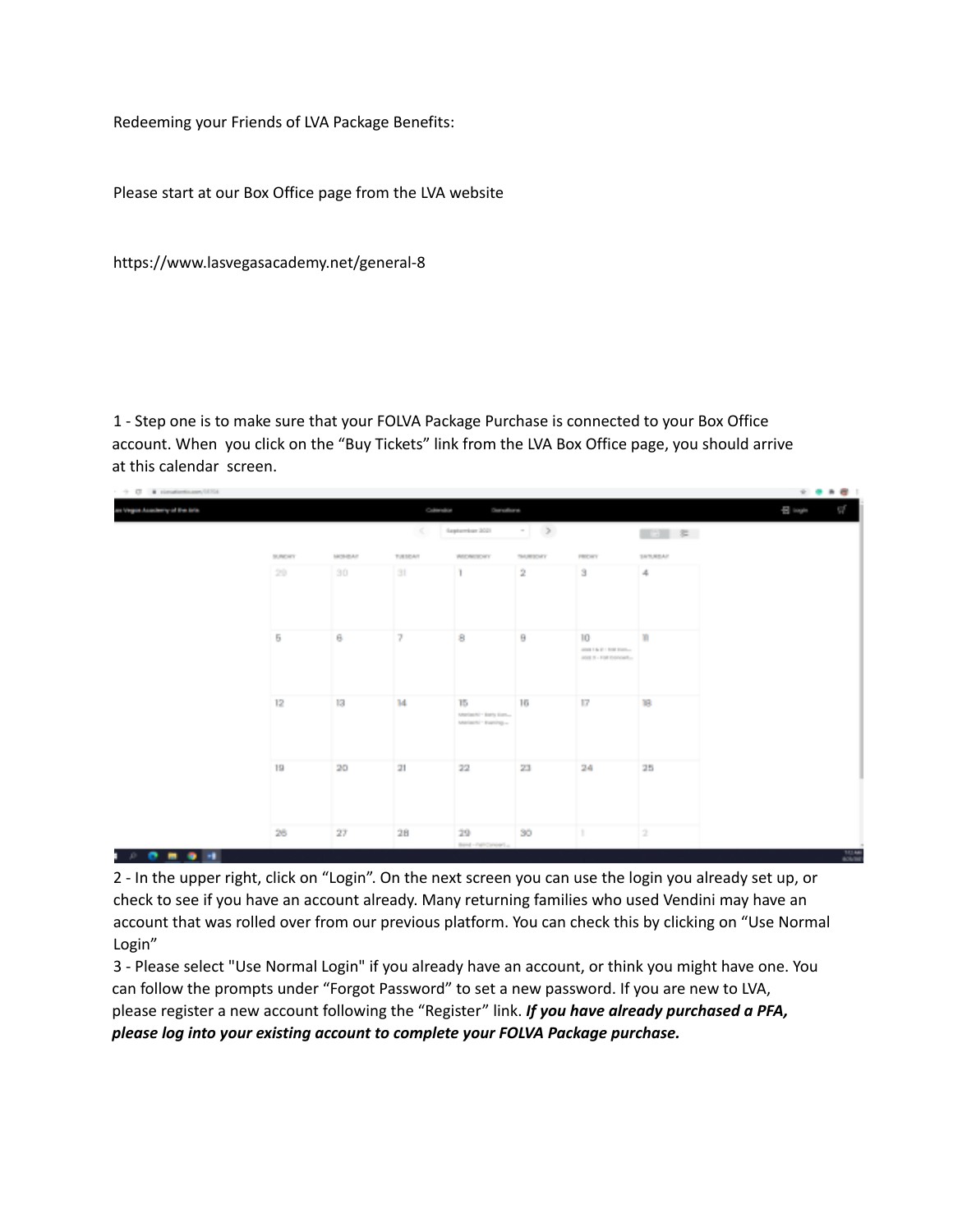

4 - Once you are logged in, your name should appear in the upper right and you can select a performance from the calendar.



5 - When you select an event, a popup screen appears and you should see "Package Eligible" above the time for the event.